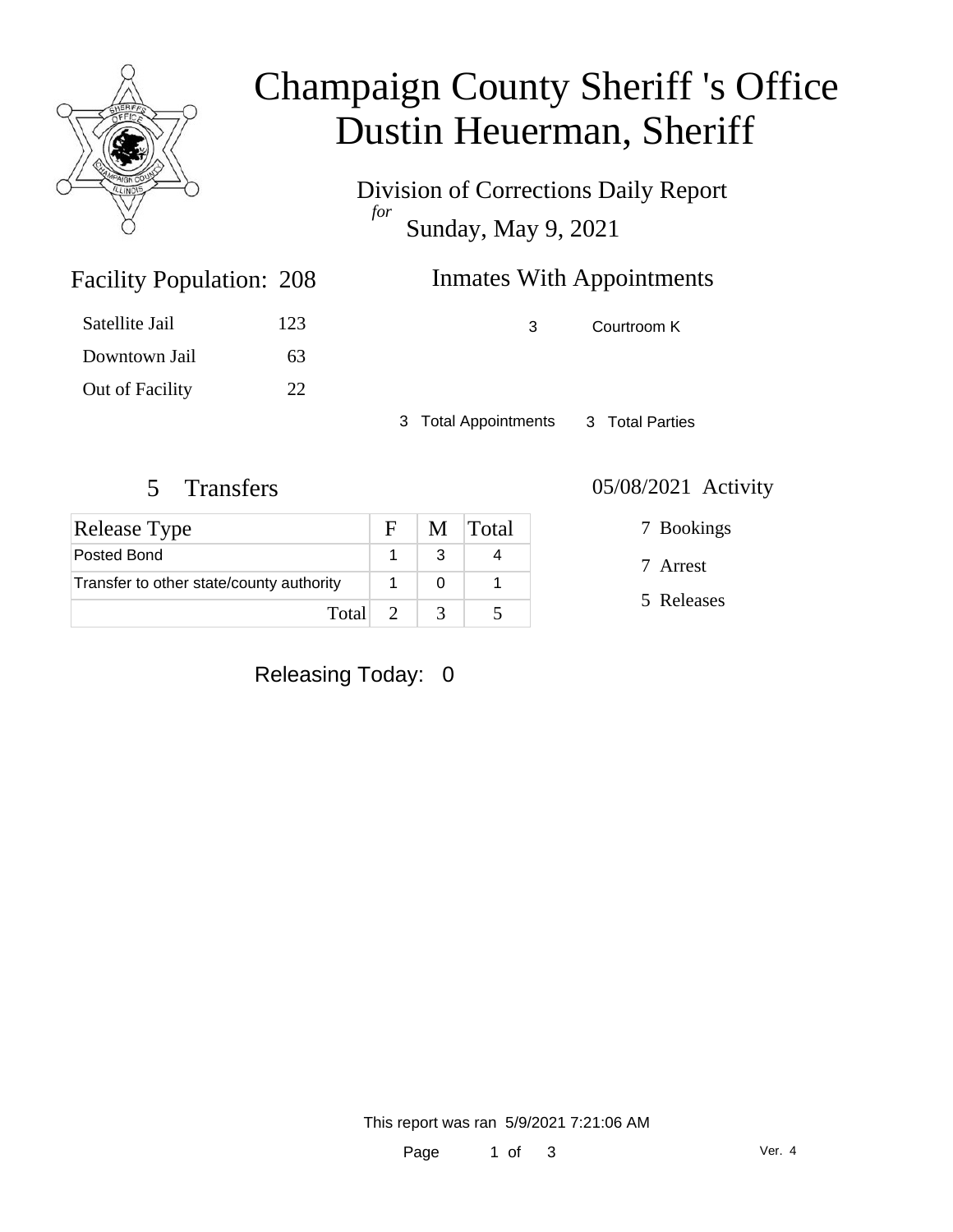

# Champaign County Sheriff 's Office Dustin Heuerman, Sheriff

Division of Corrections Daily Report *for* Sunday, May 9, 2021

### Custody Status Count

- Electronic Home Dentention 21
	- Felony Arraignment 3
	- Felony Pre-Sentence 6
	- Felony Pre-Sentence DUI 1
		- Felony Pre-Trial 115
	- Felony Sentenced CCSO 3
	- Felony Sentenced IDOC 33
		- Hold Other 3
		- Hold Sentenced IDOC 2
	- Misdemeanor Arraignment 3
		- Misdemeanor Pre-Trial 4
			- Petition to Revoke 2
			- Remanded to DHS 9
			- Traffic Arraignment 1
				- Traffic Other 1
		- Traffic Sentenced CCSO 1
			- Total 208

This report was ran 5/9/2021 7:21:06 AM